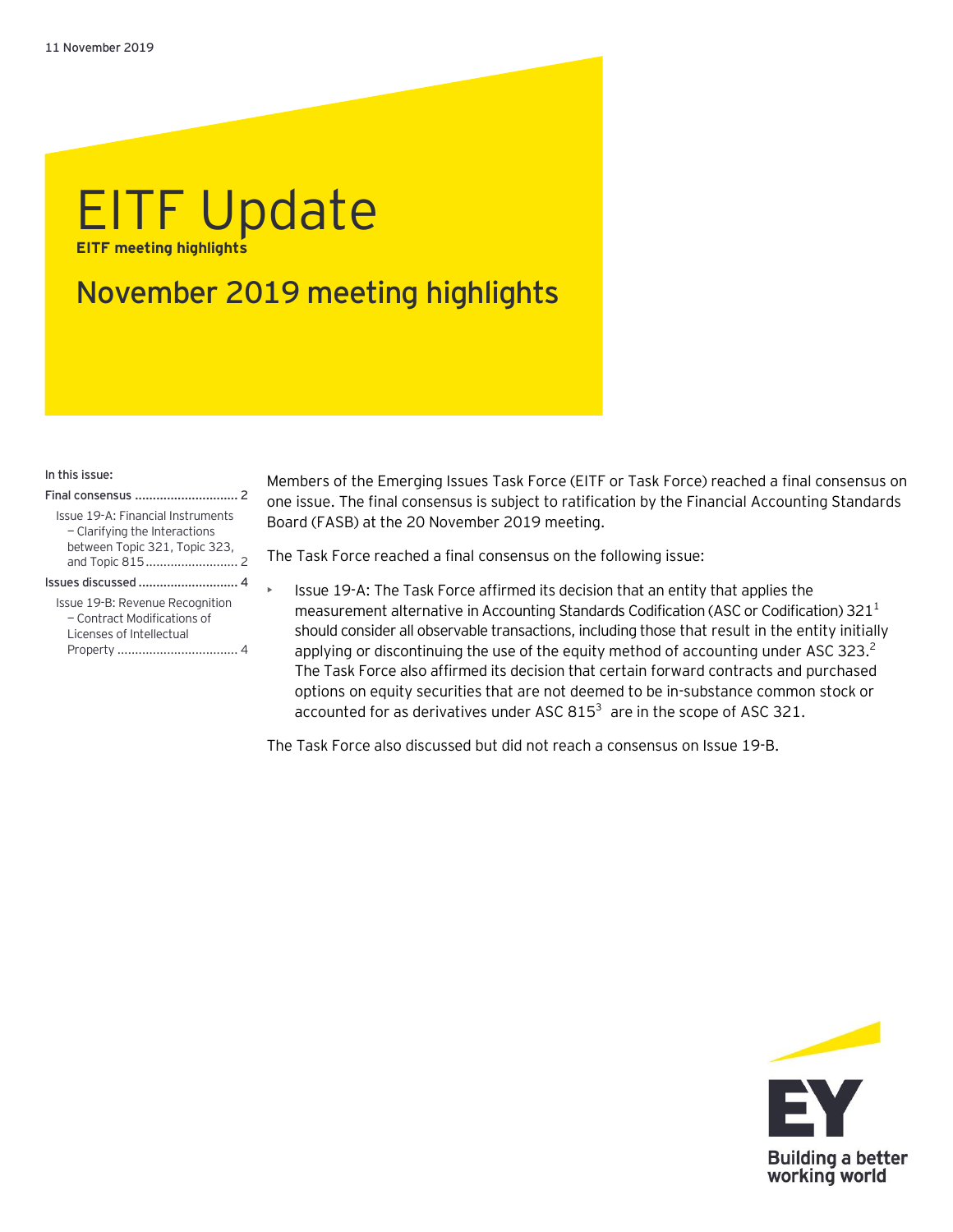## <span id="page-1-0"></span>**Final consensus**

<span id="page-1-1"></span>Issue 19-A: Financial Instruments — Clarifying the Interactions between Topic 321, Topic 323, and Topic 815

#### *What's the issue?*

*ASC 323 requires an investor to apply the equity method of accounting if an investor has significant influence (e.g., ownership of 20% to 50% of voting common stock) over the operating and financial policies of an investee.*

*Equity investments (except those accounted for under the equity method and those that result in consolidation of the investee and certain other investments) are in the scope of ASC 321. Equity investments in the scope of ASC 321, including certain forward purchase contracts and call options, are generally measured at fair value, and any changes in fair value are recognized through net income. However, investors are permitted to elect a measurement alternative for equity investments that (1) do not have readily determinable fair values and (2) do not qualify for the practical expedient in ASC 820<sup>4</sup> to measure fair value using the net asset value per share. Under the measurement alternative, if an entity identifies observable price changes i[n orderly transactions](https://live.atlas.ey.com/#document/491453/pid83533900-491453?pref=20011/9/147&crumb=6/834653) for the identical investment or a similar investment of the same issuer, it remeasures the equity investment at fair value as of the date the observable transaction occurred.*

*Stakeholders have raised questions about the interaction between ASC 323 and ASC 321. The questions include (1) whether to consider observable transactions under the measurement alternative in ASC 321 when either initially applying or discontinuing the equity method of accounting under ASC 323 and (2) how to account for certain forward contracts and purchased options where the underlying equity, individually or with existing investments, would be accounted for under the equity method when the forward contract is settled or the purchased option is exercised.*

In its final consensus, the Task Force affirmed its previous decision that an entity that applies the measurement alternative in ASC 321 should consider observable transactions that result in the entity initially applying the equity method of accounting or discontinuing the use of the equity method under ASC 323.

The Task Force also affirmed its decision that an entity should not consider whether the equity security underlying the forward contract or purchased option would be eligible, individually or with existing investments, to be accounted for under the equity method upon settlement of the forward contract or exercise of the purchased option when determining the accounting for the forward or option in the period before it is settled or exercised, respectively. That is, an entity should account for the forward contract or purchased option under ASC 321. This final consensus would apply to forward contracts and purchased options on equity securities that are not deemed to be in-substance common stock or are not accounted for as derivatives under ASC 815.

The Task Force decided not to address as part of Issue 19-A questions that have arisen about the sequence of the allocation of equity method losses under ASC 323 to other investments in the investee (e.g., preferred stock) that are accounted for under the measurement alternative in ASC 321 and remeasurements of those investments under the measurement alternative due to an observable transaction. The Task Force had discussed this topic as part of Issue 19-A at the June 2019 meeting.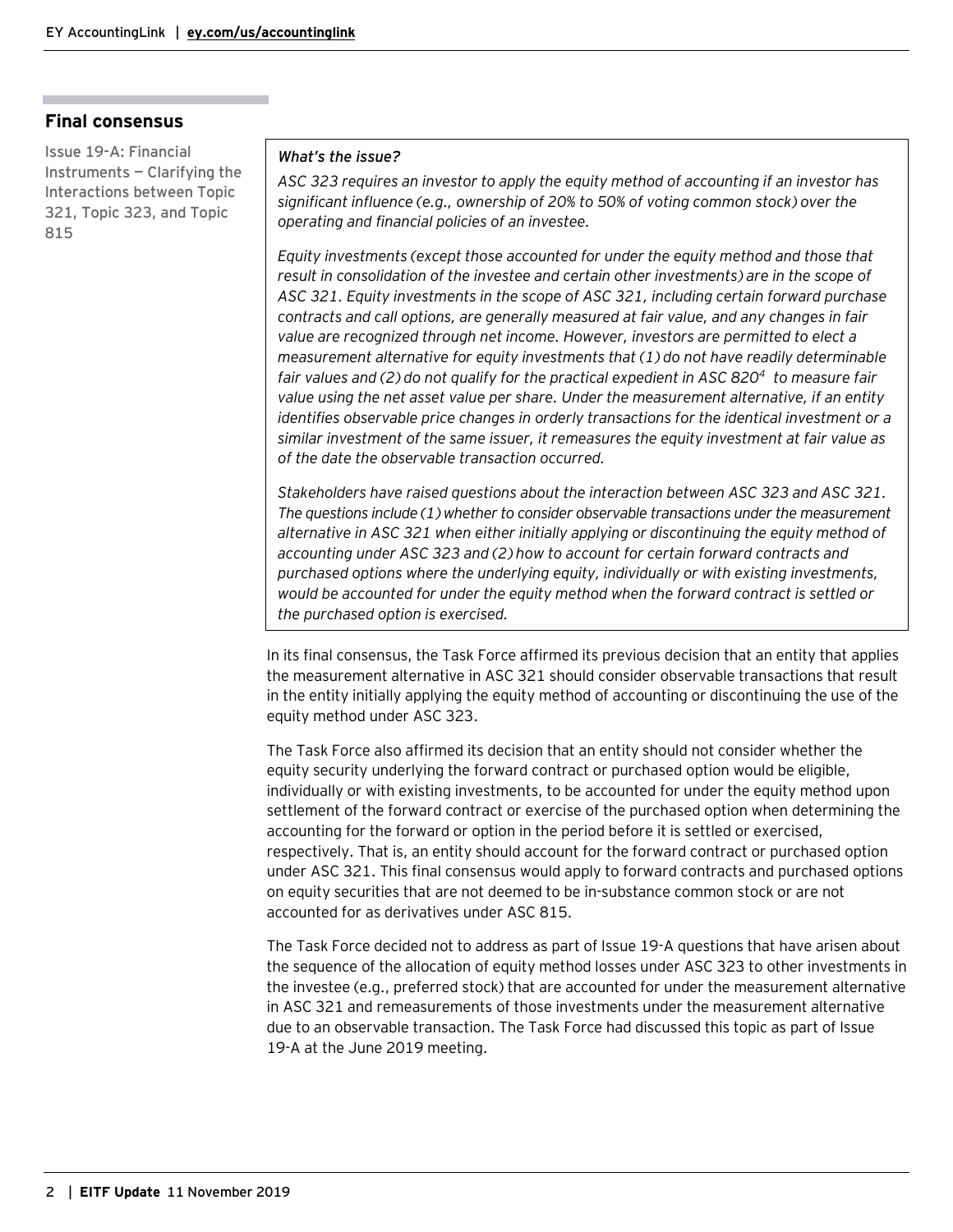At the November meeting, the Task Force discussed research the FASB staff performed on this topic, including the staff's review of public company financial statements. The Task Force then asked the staff to discuss the topic with the Private Company Council and to perform additional research to determine how often private companies have equity method investments that have incurred losses and other investments in the investee.

#### *Effective date and transition*

Entities would apply the final consensus prospectively.

The final consensus would be effective for public business entities (PBEs) for fiscal years beginning after 15 December 2020, and interim periods within those years. For entities other than PBEs, the consensus would be effective for fiscal years beginning after 15 December 2021, and interim periods within those fiscal years. Early adoption would be permitted.